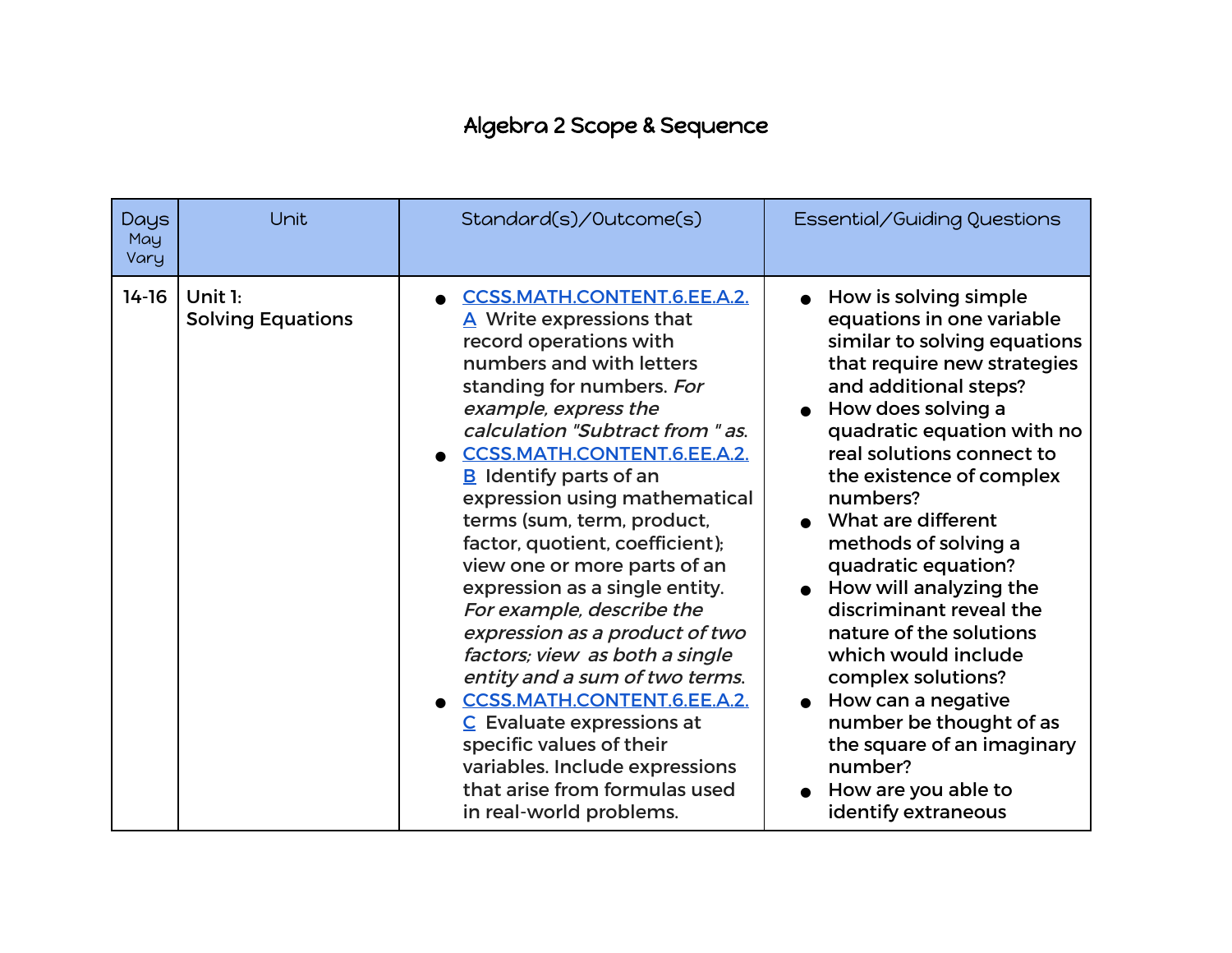|  | Perform arithmetic operations,<br>including those involving<br>whole-number exponents, in<br>the conventional order when<br>there are no parentheses to<br>specify a particular order<br>(Order of Operations). For<br>example, use the formulas and<br>to find the volume and surface<br>area of a cube with sides of<br>length $s =$ .<br><b>CCSS.MATH.CONTENT.HSA.REI.</b><br><b>B.3</b> Solve linear equations and<br>inequalities in one variable,<br>including equations with<br>coefficients represented by<br>letters.<br><b>CCSS.MATH.CONTENT.HSA.REI.</b><br>$D.11$ Explain why the x-<br>coordinates of the points<br>where the graphs of the<br>equations and intersect are<br>the solutions of the equation;<br>find the solutions<br>approximately, e.g., using<br>technology to graph the<br>functions, make tables of<br>values, or find successive<br>approximations. Include cases<br>where and/or are linear,<br>polynomial, rational, absolute | solutions? |
|--|--------------------------------------------------------------------------------------------------------------------------------------------------------------------------------------------------------------------------------------------------------------------------------------------------------------------------------------------------------------------------------------------------------------------------------------------------------------------------------------------------------------------------------------------------------------------------------------------------------------------------------------------------------------------------------------------------------------------------------------------------------------------------------------------------------------------------------------------------------------------------------------------------------------------------------------------------------------------|------------|
|--|--------------------------------------------------------------------------------------------------------------------------------------------------------------------------------------------------------------------------------------------------------------------------------------------------------------------------------------------------------------------------------------------------------------------------------------------------------------------------------------------------------------------------------------------------------------------------------------------------------------------------------------------------------------------------------------------------------------------------------------------------------------------------------------------------------------------------------------------------------------------------------------------------------------------------------------------------------------------|------------|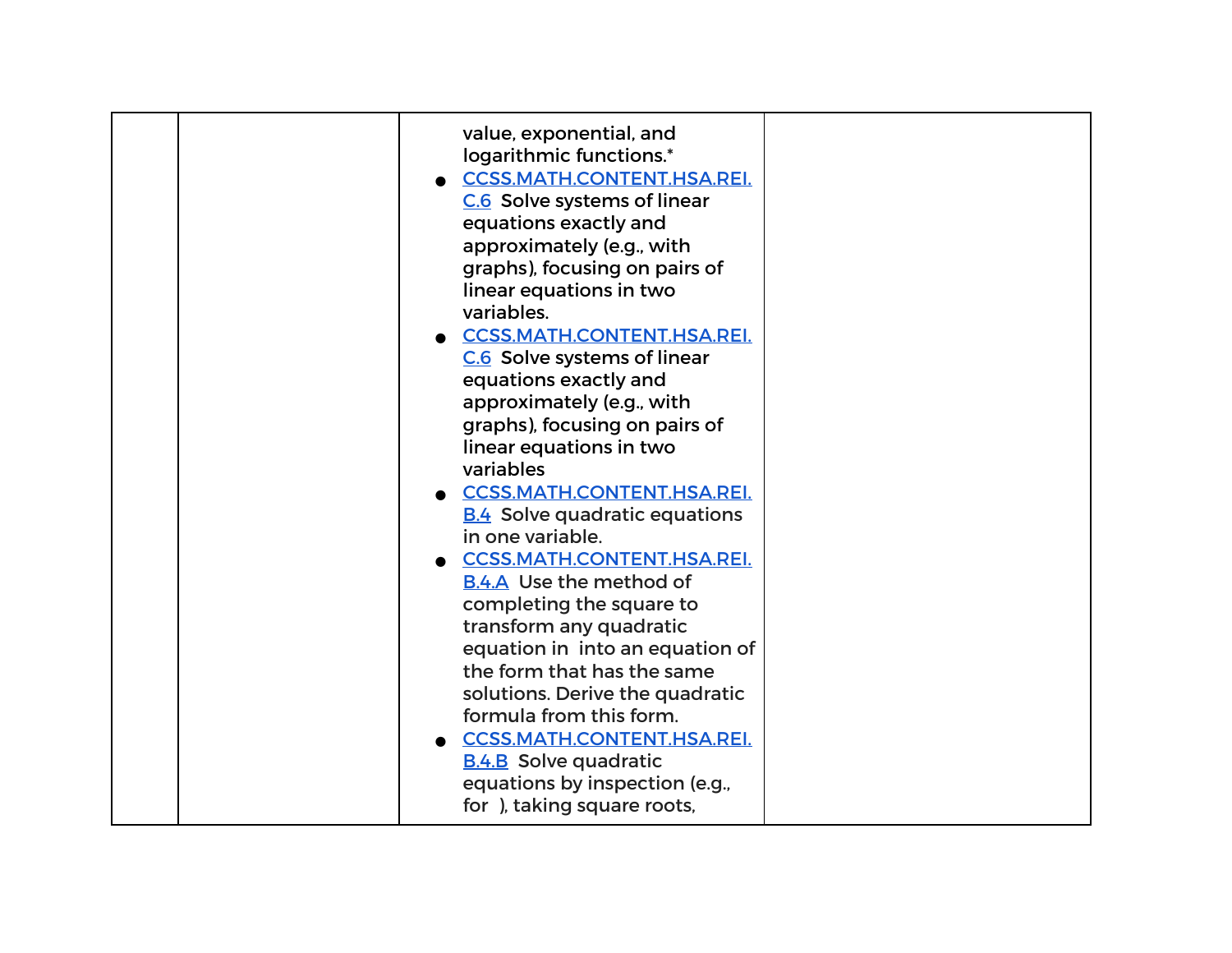|         |                             | completing the square, the<br>quadratic formula and<br>factoring, as appropriate to the<br>initial form of the equation.<br>Recognize when the quadratic<br>formula gives complex<br>solutions and write them as for<br>real numbers and.<br><b>CCSS.MATH.CONTENT.HSA.REI.</b><br>A.2 Solve simple rational and<br>radical equations in one<br>variable, and give examples<br>showing how extraneous<br>solutions may arise.                                                      |                                                                                                                                                                                                                                                                                                                                                                            |
|---------|-----------------------------|-----------------------------------------------------------------------------------------------------------------------------------------------------------------------------------------------------------------------------------------------------------------------------------------------------------------------------------------------------------------------------------------------------------------------------------------------------------------------------------|----------------------------------------------------------------------------------------------------------------------------------------------------------------------------------------------------------------------------------------------------------------------------------------------------------------------------------------------------------------------------|
| $14-16$ | Unit 2:<br><b>Functions</b> | <b>CCSS.MATH.CONTENT.HSF.IF.A.</b><br>2 Use function notation,<br>evaluate functions for inputs in<br>their domains, and interpret<br>statements that use function<br>notation in terms of a context.<br><b>CCSS.MATH.CONTENT.HSF.IF.A.</b><br>2 Use function notation,<br>evaluate functions for inputs in<br>their domains, and interpret<br>statements that use function<br>notation in terms of a context.<br><b>CCSS.MATH.CONTENT.HSF.BF.B</b><br>.4 Find inverse functions. | How do you distinguish<br>between linear,<br>exponential, root and<br>simple relationships given<br>the verbal, numeric and/or<br>graphic representations?<br>How do you determine<br>unknown parameters<br>needed to create an<br>equation that accurately<br>models a given situation?<br>How do you produce a<br>graph of a function with<br>the appropriate scales and |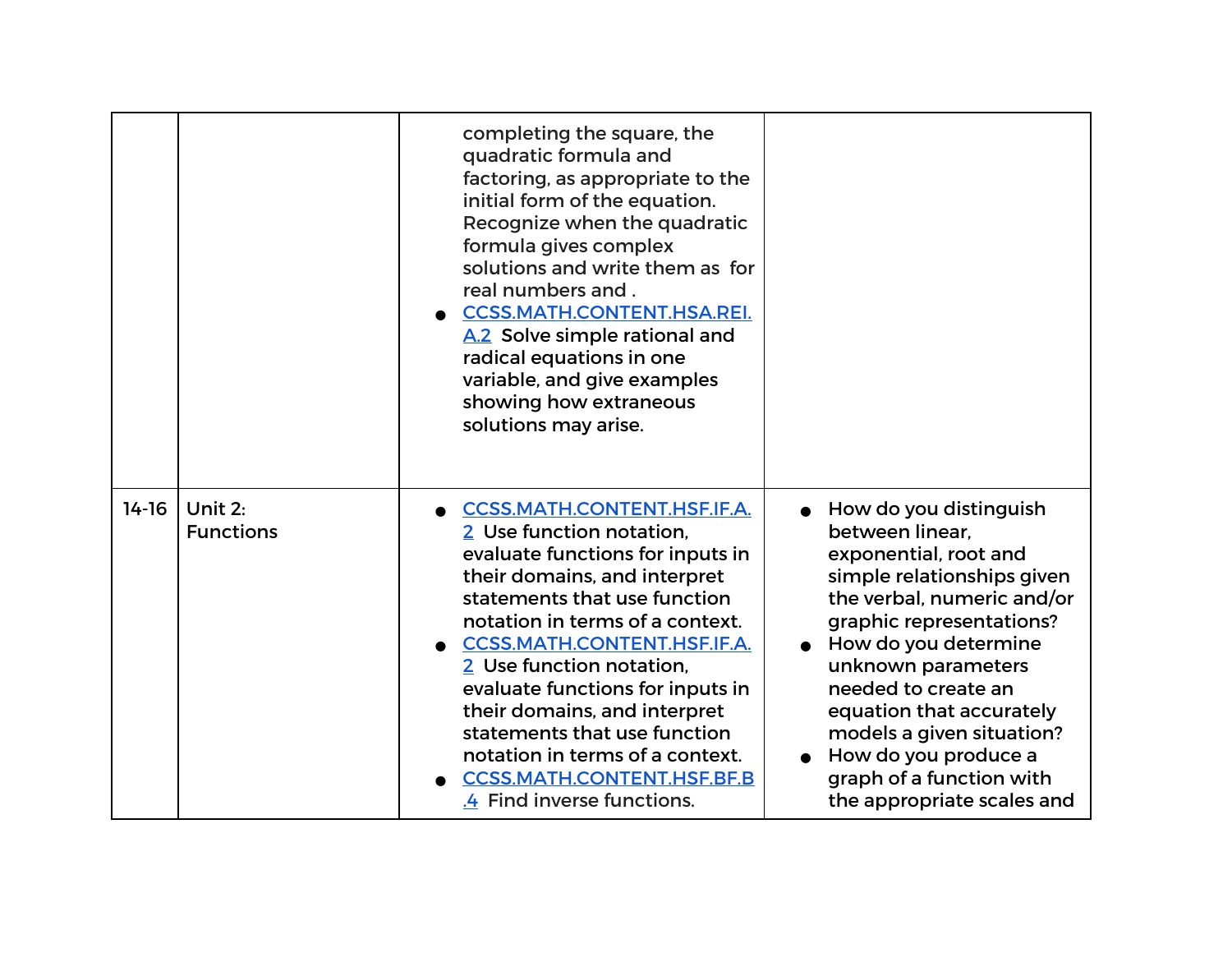| <b>CCSS.MATH.CONTENT.HSF.BF.B</b><br>.4.A Solve an equation of the<br>form for a simple function f<br>that has an inverse and write<br>an expression for the inverse.<br>For example, or f<br><b>CCSS.MATH.CONTENT.HSF.BF.B</b><br>$.4.8$ (+) Verify by composition<br>that one function is the inverse<br>of another.<br><b>CCSS.MATH.CONTENT.HSF.BF.B</b><br>.4.C (+) Read values of an<br>inverse function from a graph<br>or a table, given that the<br>function has an inverse.<br><b>CCSS.MATH.CONTENT.HSF.BF.B</b><br>4.D (+) Produce an invertible<br>function from a non-invertible<br>function by restricting the<br>domain.<br>CCSS.MATH.CONTENT.HSF.IF.C.<br>7 Graph functions expressed<br>symbolically and show key<br>features of the graph, by hand<br>in simple cases and using<br>technology for more<br>complicated cases.*<br>CCSS.MATH.CONTENT.HSF.IF.C.<br>7.A Graph linear and quadratic<br>functions and show intercepts,<br>maxima, and minima. | labels used to display all<br>aspects of a relation?<br>How do you describe the<br>restrictions on the domain<br>of all functions based on<br>real world context?<br>How do you recognize<br>functions in various forms?<br>How do you recognize<br>common attributes of<br>functions from various<br>representations? |
|--------------------------------------------------------------------------------------------------------------------------------------------------------------------------------------------------------------------------------------------------------------------------------------------------------------------------------------------------------------------------------------------------------------------------------------------------------------------------------------------------------------------------------------------------------------------------------------------------------------------------------------------------------------------------------------------------------------------------------------------------------------------------------------------------------------------------------------------------------------------------------------------------------------------------------------------------------------------------|------------------------------------------------------------------------------------------------------------------------------------------------------------------------------------------------------------------------------------------------------------------------------------------------------------------------|
|--------------------------------------------------------------------------------------------------------------------------------------------------------------------------------------------------------------------------------------------------------------------------------------------------------------------------------------------------------------------------------------------------------------------------------------------------------------------------------------------------------------------------------------------------------------------------------------------------------------------------------------------------------------------------------------------------------------------------------------------------------------------------------------------------------------------------------------------------------------------------------------------------------------------------------------------------------------------------|------------------------------------------------------------------------------------------------------------------------------------------------------------------------------------------------------------------------------------------------------------------------------------------------------------------------|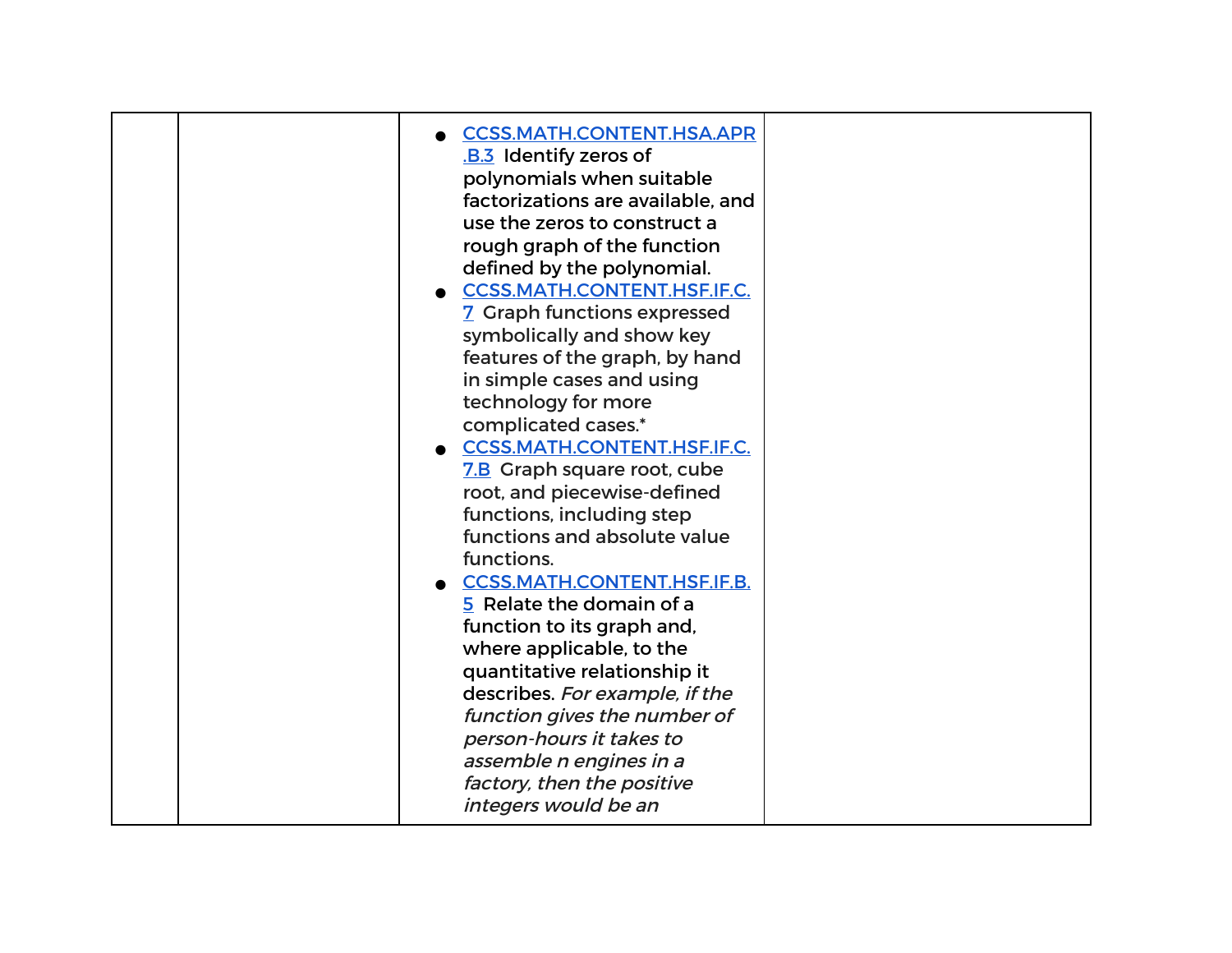|         |                        | appropriate domain for the<br>function.*<br><b>CCSS.MATH.CONTENT.HSA.REI.</b><br>C.6 Solve systems of linear<br>equations exactly and<br>approximately (e.g., with<br>graphs), focusing on pairs of<br>linear equations in two<br>variables.                                                                                                                                                                                                                                                                                                                                                                           |                                                                                                                                                                                                                                                                                                                                                                                                                                                                                                     |
|---------|------------------------|------------------------------------------------------------------------------------------------------------------------------------------------------------------------------------------------------------------------------------------------------------------------------------------------------------------------------------------------------------------------------------------------------------------------------------------------------------------------------------------------------------------------------------------------------------------------------------------------------------------------|-----------------------------------------------------------------------------------------------------------------------------------------------------------------------------------------------------------------------------------------------------------------------------------------------------------------------------------------------------------------------------------------------------------------------------------------------------------------------------------------------------|
| $14-16$ | Unit 3:<br>Polynomials | <b>CCSS.MATH.CONTENT.HSF.IF.C.</b><br>7 Graph functions expressed<br>symbolically and show key<br>features of the graph, by hand<br>in simple cases and using<br>technology for more<br>complicated cases.*<br><b>CCSS.MATH.CONTENT.HSF.IF.C.</b><br>7.A Graph linear and quadratic<br>functions and show intercepts,<br>maxima, and minima.<br>CCSS.Math.Content.HSF.IF.C.7.c<br><b>Graph polynomial functions,</b><br>identifying zeros when suitable<br>factorizations are available, and<br>showing end behavior.<br>CCSS.Math.Content.HSF.IF.C.8<br>Write a function defined by an<br>expression in different but | • How will you determine<br>the vertex form of a<br>quadratic function given<br>its standard form?<br>How will you determine a<br>quadratic function's vertex,<br>and maximum or<br>minimum both<br>symbolically and<br>graphically?<br>How will you use function<br>transformations to graph<br>polynomial functions of a<br>higher degree?<br>How do you use the<br>$\bullet$<br><b>Leading Coefficient Test to</b><br>determine end behavior of<br>polynomial functions?<br>How do you determine |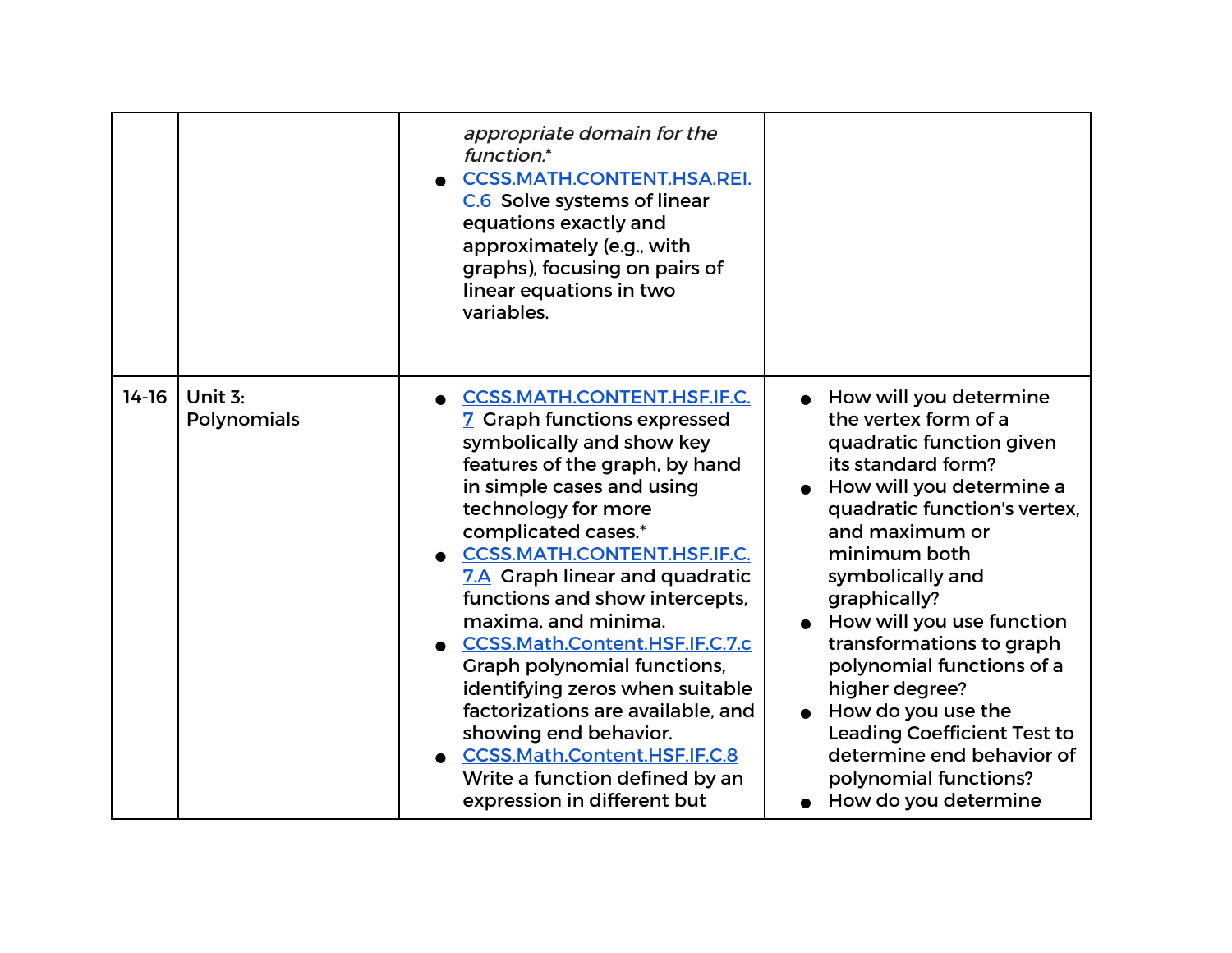| equivalent forms to reveal and<br>explain different properties of<br>the function.<br><b>CCSS.Math.Content.HSF.IF.B.4</b><br>For a function that models a<br>relationship between two<br>quantities, interpret key<br>features of graphs and tables in<br>terms of the quantities, and<br>sketch graphs showing key<br>features given a verbal<br>description of the relationship.<br>Key features include:<br>intercepts; intervals where the<br>function is increasing,<br>decreasing, positive, or<br>negative; relative maximums<br>and minimums; symmetries;<br>end behavior; and periodicity.*<br><b>CCSS.MATH.CONTENT.HSA.APR</b><br><b>B.2</b> Know and apply the<br>Remainder Theorem: For a<br>polynomial and a number, the<br>remainder on division by is, so<br>if and only if is a factor of.<br><b>CCSS.MATH.CONTENT.HSA.APR</b><br>.B.3 Identify zeros of<br>polynomials when suitable<br>factorizations are available, and<br>use the zeros to construct a<br>rough graph of the function | possible rational zeros of<br>polynomial functions using<br>the Rational Zero Test?<br>How do you use synthetic<br>division and the factor<br>theorem to find real zeros<br>of a function?<br>How do you add, subtract,<br>multiply, divide and graph<br>complex numbers?<br>How do you find the zeros<br>of polynomials to help<br>graph polynomial<br>functions?<br>How do you determine the<br>polynomial function with<br>the given zeros to graph a<br>polynomial function using<br>a graphing calculator? |
|-----------------------------------------------------------------------------------------------------------------------------------------------------------------------------------------------------------------------------------------------------------------------------------------------------------------------------------------------------------------------------------------------------------------------------------------------------------------------------------------------------------------------------------------------------------------------------------------------------------------------------------------------------------------------------------------------------------------------------------------------------------------------------------------------------------------------------------------------------------------------------------------------------------------------------------------------------------------------------------------------------------|-----------------------------------------------------------------------------------------------------------------------------------------------------------------------------------------------------------------------------------------------------------------------------------------------------------------------------------------------------------------------------------------------------------------------------------------------------------------------------------------------------------------|
|-----------------------------------------------------------------------------------------------------------------------------------------------------------------------------------------------------------------------------------------------------------------------------------------------------------------------------------------------------------------------------------------------------------------------------------------------------------------------------------------------------------------------------------------------------------------------------------------------------------------------------------------------------------------------------------------------------------------------------------------------------------------------------------------------------------------------------------------------------------------------------------------------------------------------------------------------------------------------------------------------------------|-----------------------------------------------------------------------------------------------------------------------------------------------------------------------------------------------------------------------------------------------------------------------------------------------------------------------------------------------------------------------------------------------------------------------------------------------------------------------------------------------------------------|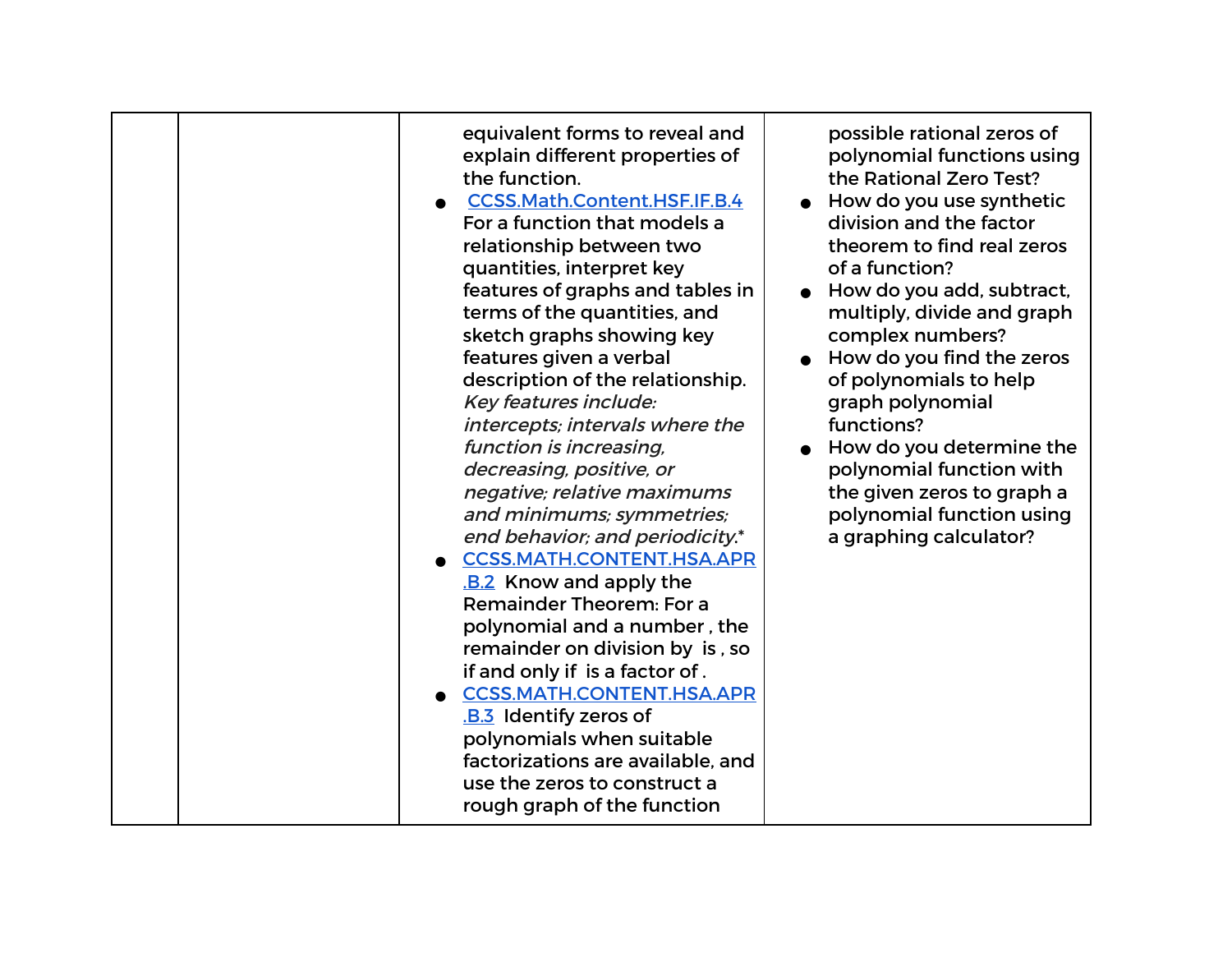|         |                                      | defined by the polynomial.<br><b>CCSS.MATH.CONTENT.HSN.CN.</b><br><b>B.4</b> (+) Represent complex<br>numbers on the complex plane<br>in rectangular and polar form<br>(including real and imaginary<br>numbers), and explain why the<br>rectangular and polar forms of<br>a given complex number<br>represent the same number.<br><b>CCSS.MATH.CONTENT.HSF.BF.B</b><br>3 Identify the effect on the<br>graph of replacing by, , , and<br>for specific values of $k$ (both<br>positive and negative); find the<br>value of given the graphs.<br><b>Experiment with cases and</b><br>illustrate an explanation of the<br>effects on the graph using<br>technology. Include<br>recognizing even and odd<br>functions from their graphs<br>and algebraic expressions for<br>them. |                                                                                                                   |
|---------|--------------------------------------|--------------------------------------------------------------------------------------------------------------------------------------------------------------------------------------------------------------------------------------------------------------------------------------------------------------------------------------------------------------------------------------------------------------------------------------------------------------------------------------------------------------------------------------------------------------------------------------------------------------------------------------------------------------------------------------------------------------------------------------------------------------------------------|-------------------------------------------------------------------------------------------------------------------|
| $14-16$ | Unit 4:<br><b>Rational Equations</b> | <b>CCSS.MATH.CONTENT.HSA.APR</b><br>.D.6 Rewrite simple rational<br>expressions in different forms;<br>write in the form, where,,,<br>and are polynomials with the                                                                                                                                                                                                                                                                                                                                                                                                                                                                                                                                                                                                             | How do you determine the<br>vertical, horizontal and<br>slant asymptotes, and<br>holes of a rational<br>function? |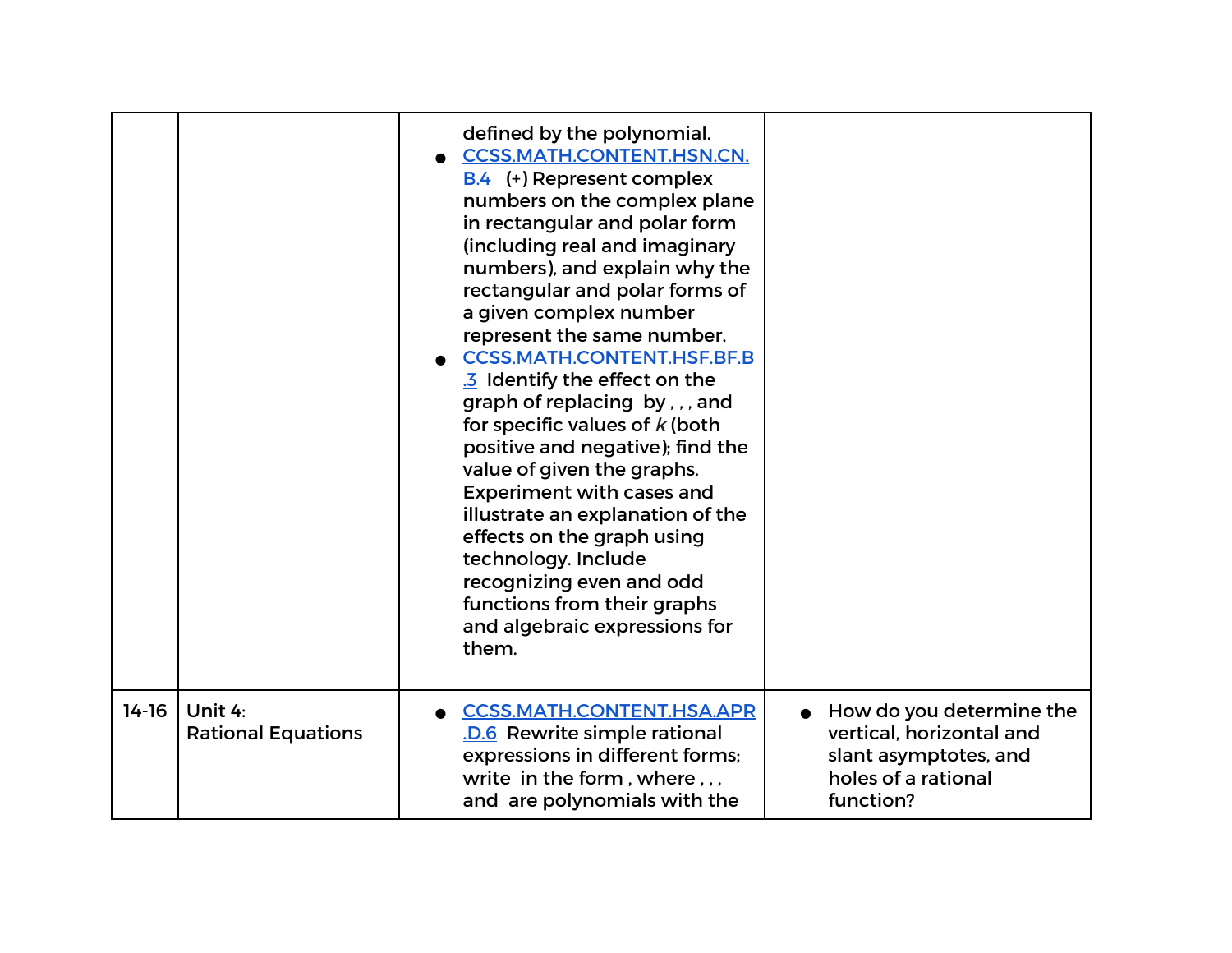| degree of less than the degree<br>of, using inspection, long<br>division, or, for the more<br>complicated examples, a<br>computer algebra system.<br><b>CCSS.MATH.CONTENT.HSA.REI.</b><br>$D.11$ Explain why the x-<br>coordinates of the points<br>where the graphs of the<br>equations and intersect are the<br>solutions of the equation; find<br>the solutions approximately,<br>e.g., using technology to graph<br>the functions, make tables of<br>values, or find successive<br>approximations. Include cases<br>where and/or are linear.<br>polynomial, rational, absolute<br>value, exponential, and<br>logarithmic functions.*<br><b>CCSS.MATH.CONTENT.HSF.IF.C.</b><br>7 Graph functions expressed<br>symbolically and show key<br>features of the graph, by hand<br>in simple cases and using<br>technology for more<br>complicated cases.*<br><b>CCSS.MATH.CONTENT.HSF.IF.C.</b><br>7.D (+) Graph rational<br>functions, identifying zeros and | $\bullet$ How do you find the<br>domain of a rational<br>function? How do you<br>sketch the graph of a<br>rational function?<br>What connections can you<br>make to vocabulary, such<br>as coefficients, terms,<br>degree, powers, leading<br>coefficients, monomial, to<br>more complex expressions<br>such as polynomial and<br>rational expressions?<br>How do you use<br>appropriate mathematical<br>vocabulary to categorize<br>polynomials and rational<br>expressions?<br>• What connections can you<br>make between the<br>algorithms for operations<br>on rational numbers and<br>operation on rational<br>numbers? |
|-------------------------------------------------------------------------------------------------------------------------------------------------------------------------------------------------------------------------------------------------------------------------------------------------------------------------------------------------------------------------------------------------------------------------------------------------------------------------------------------------------------------------------------------------------------------------------------------------------------------------------------------------------------------------------------------------------------------------------------------------------------------------------------------------------------------------------------------------------------------------------------------------------------------------------------------------------------|------------------------------------------------------------------------------------------------------------------------------------------------------------------------------------------------------------------------------------------------------------------------------------------------------------------------------------------------------------------------------------------------------------------------------------------------------------------------------------------------------------------------------------------------------------------------------------------------------------------------------|
| asymptotes when suitable                                                                                                                                                                                                                                                                                                                                                                                                                                                                                                                                                                                                                                                                                                                                                                                                                                                                                                                                    |                                                                                                                                                                                                                                                                                                                                                                                                                                                                                                                                                                                                                              |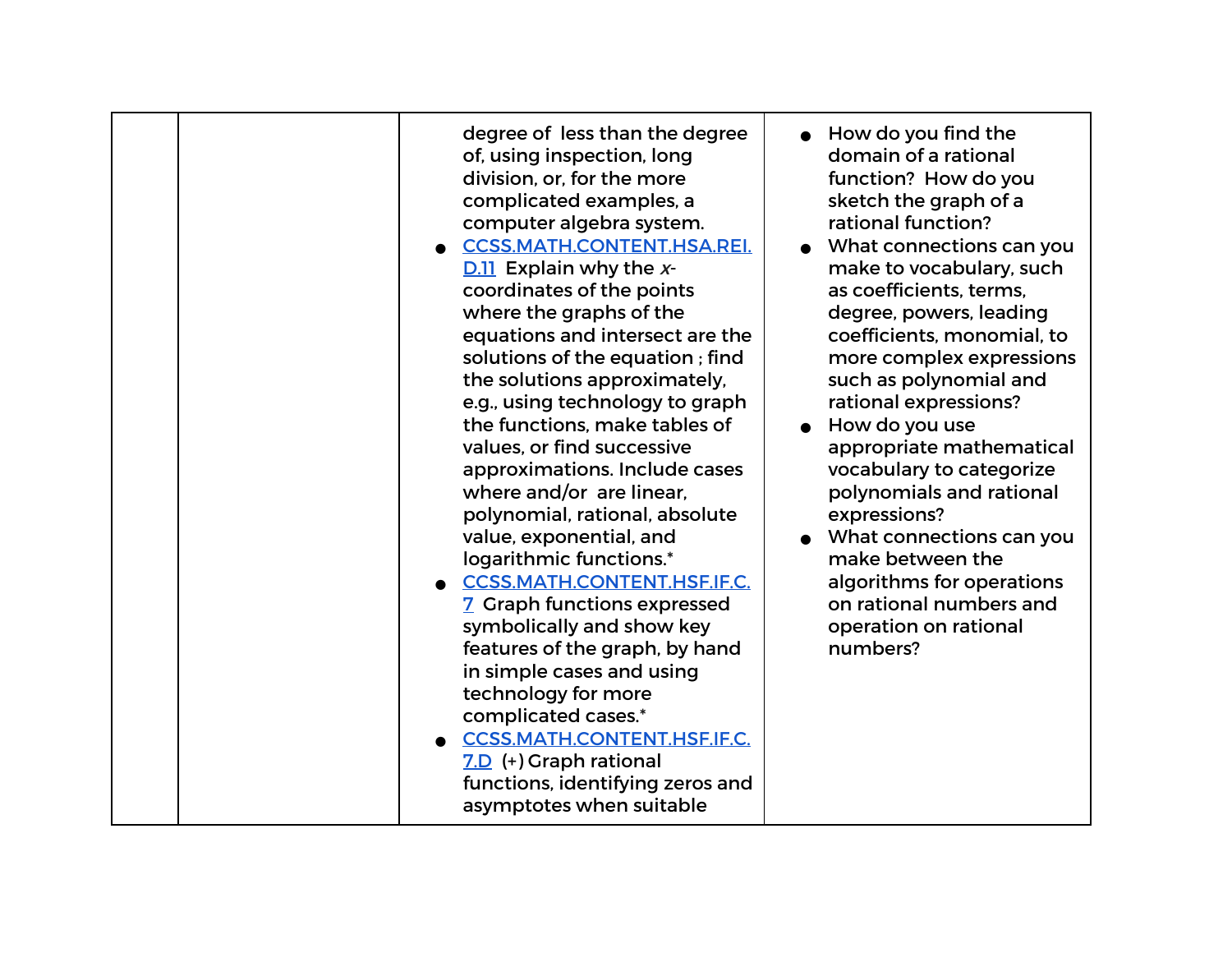|         |                                                  | factorizations are available, and<br>showing end behavior.                                                                                                                                                                                                                                                                                                                                                                                                                                                                                                                                                                                                                                                                                                                                     |                                                                                                                                                                                                                                                                                                                                                                                                                                                                                                                                                                                                                                                                                            |
|---------|--------------------------------------------------|------------------------------------------------------------------------------------------------------------------------------------------------------------------------------------------------------------------------------------------------------------------------------------------------------------------------------------------------------------------------------------------------------------------------------------------------------------------------------------------------------------------------------------------------------------------------------------------------------------------------------------------------------------------------------------------------------------------------------------------------------------------------------------------------|--------------------------------------------------------------------------------------------------------------------------------------------------------------------------------------------------------------------------------------------------------------------------------------------------------------------------------------------------------------------------------------------------------------------------------------------------------------------------------------------------------------------------------------------------------------------------------------------------------------------------------------------------------------------------------------------|
| $15-17$ | Unit 5:<br><b>Exponentials and</b><br>Logarithms | <b>CCSS.MATH.CONTENT.HSN.RN.</b><br>A.1 Explain how the definition<br>of the meaning of rational<br>exponents follows from<br>extending the properties of<br>integer exponents to those<br>values, allowing for a notation<br>for radicals in terms of rational<br>exponents. For example, we<br>define to be the cube root of 5<br>because we we want = to hold.<br>so must equal 5.<br><b>CCSS.MATH.CONTENT.HSN.RN.</b><br>A.2 Rewrite expressions<br>involving radicals and rational<br>exponents using the properties<br>of exponents.<br><b>CCSS.MATH.CONTENT.HSA.REI.</b><br><b>B.3</b> Solve linear equations and<br>inequalities in one variable,<br>including equations with<br>coefficients represented by<br>letters.<br><b>CCSS.MATH.CONTENT.HSF.LE.A</b><br>1 Distinguish between | How do you distinguish<br>between linear, quadratic,<br>exponential, root and<br>simple rational relationship<br>given the verbal, numeric,<br>and/or graphic<br>representations?<br>How do you connect<br>appropriate function to<br>context knowledge of the<br>key features of exponential<br>and logarithmic functions?<br>How do you relate the<br>concept of domain to each<br>function studied?<br>How do you describe the<br>restrictions on the domain<br>of all functions studied<br>based on real world<br>context?<br>When producing a rough<br>graph of the parent<br>function for each type of<br>function, how do you apply<br>knowledge of how<br>parameters are introduce |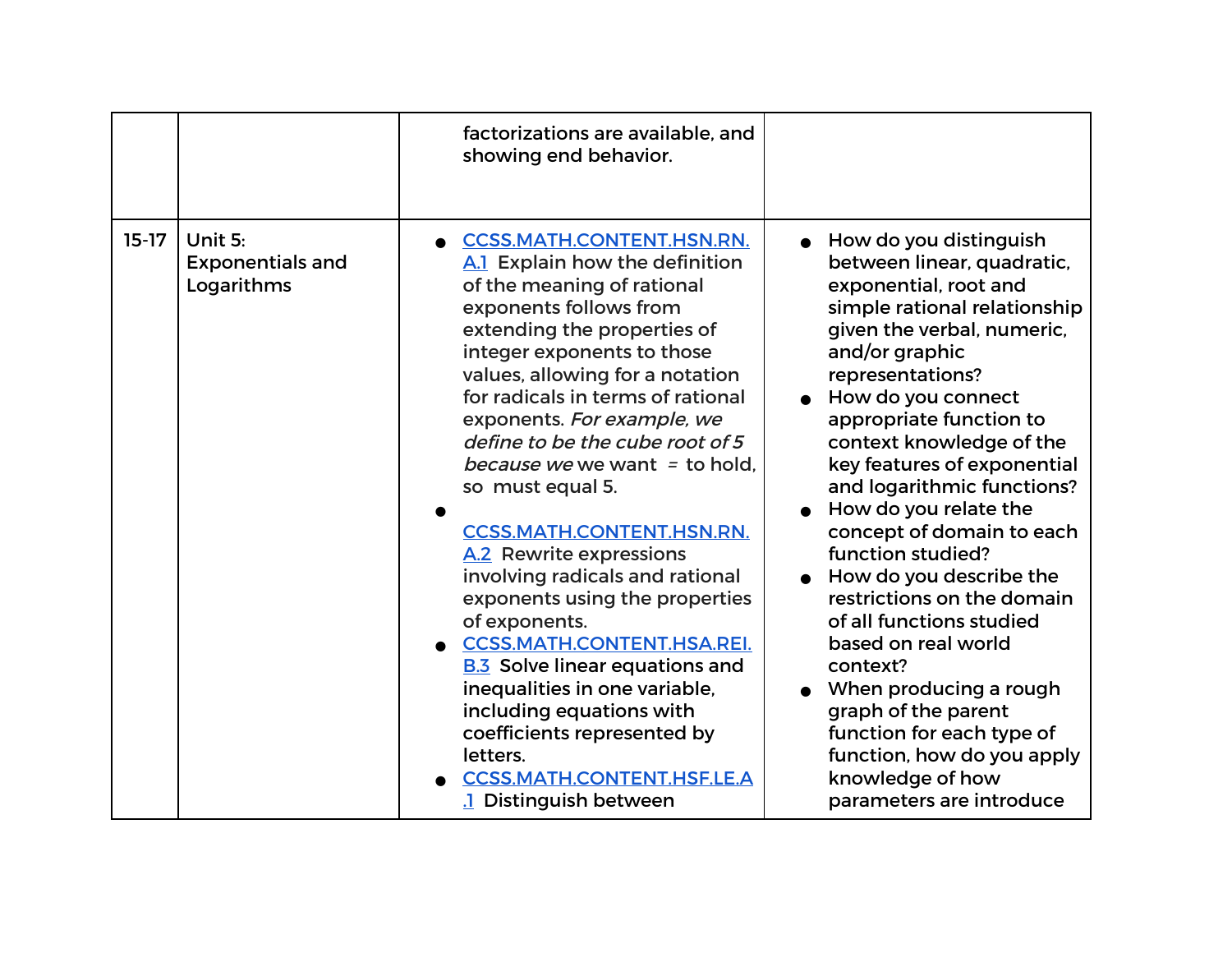|  | situations that can be modeled<br>with linear functions and with<br>exponential functions.<br><b>CCSS.MATH.CONTENT.HSF.LE.A</b><br><b>.1.C</b> Recognize situations in<br>which a quantity grows or<br>decays by a constant percent<br>rate per unit interval relative to<br>another.<br>CCSS.Math.Content.HSA.SSE.B.<br>3<br>Choose and produce an<br>equivalent form of an<br>expression to reveal and<br>explain properties of the<br>quantity represented by the<br>expression.<br><b>CCSS.Math.Content.HSA.SSE.B.</b><br>3.c<br>Use the properties of<br>exponents to transform<br>expressions for exponential<br>functions. For example the<br>expression 1.15t can be<br>rewritten as $(1.151/12)$ 12t $\approx$<br>1.01212t to reveal the<br>approximate equivalent<br>monthly interest rate if the<br>annual rate is 15%.<br><b>CCSS.MATH.CONTENT.HSA.REI.</b><br>$D.11$ Explain why the x- | into a function and alter<br>the shape of the graph of<br>the parent function?<br>What connections can you<br>make between adding,<br>subtracting, multiplying of<br>exponential functions from<br>Algebral to adding,<br>subtracting, multiplying<br>and dividing any function?<br>What connection can you<br>make to finding the inverse<br>of a linear function from<br>Algebra 1 to finding the<br>inverse of a simple<br>exponential function and<br>finding the domain and<br>range of a function to its<br>inverse? |
|--|------------------------------------------------------------------------------------------------------------------------------------------------------------------------------------------------------------------------------------------------------------------------------------------------------------------------------------------------------------------------------------------------------------------------------------------------------------------------------------------------------------------------------------------------------------------------------------------------------------------------------------------------------------------------------------------------------------------------------------------------------------------------------------------------------------------------------------------------------------------------------------------------------|----------------------------------------------------------------------------------------------------------------------------------------------------------------------------------------------------------------------------------------------------------------------------------------------------------------------------------------------------------------------------------------------------------------------------------------------------------------------------------------------------------------------------|
|--|------------------------------------------------------------------------------------------------------------------------------------------------------------------------------------------------------------------------------------------------------------------------------------------------------------------------------------------------------------------------------------------------------------------------------------------------------------------------------------------------------------------------------------------------------------------------------------------------------------------------------------------------------------------------------------------------------------------------------------------------------------------------------------------------------------------------------------------------------------------------------------------------------|----------------------------------------------------------------------------------------------------------------------------------------------------------------------------------------------------------------------------------------------------------------------------------------------------------------------------------------------------------------------------------------------------------------------------------------------------------------------------------------------------------------------------|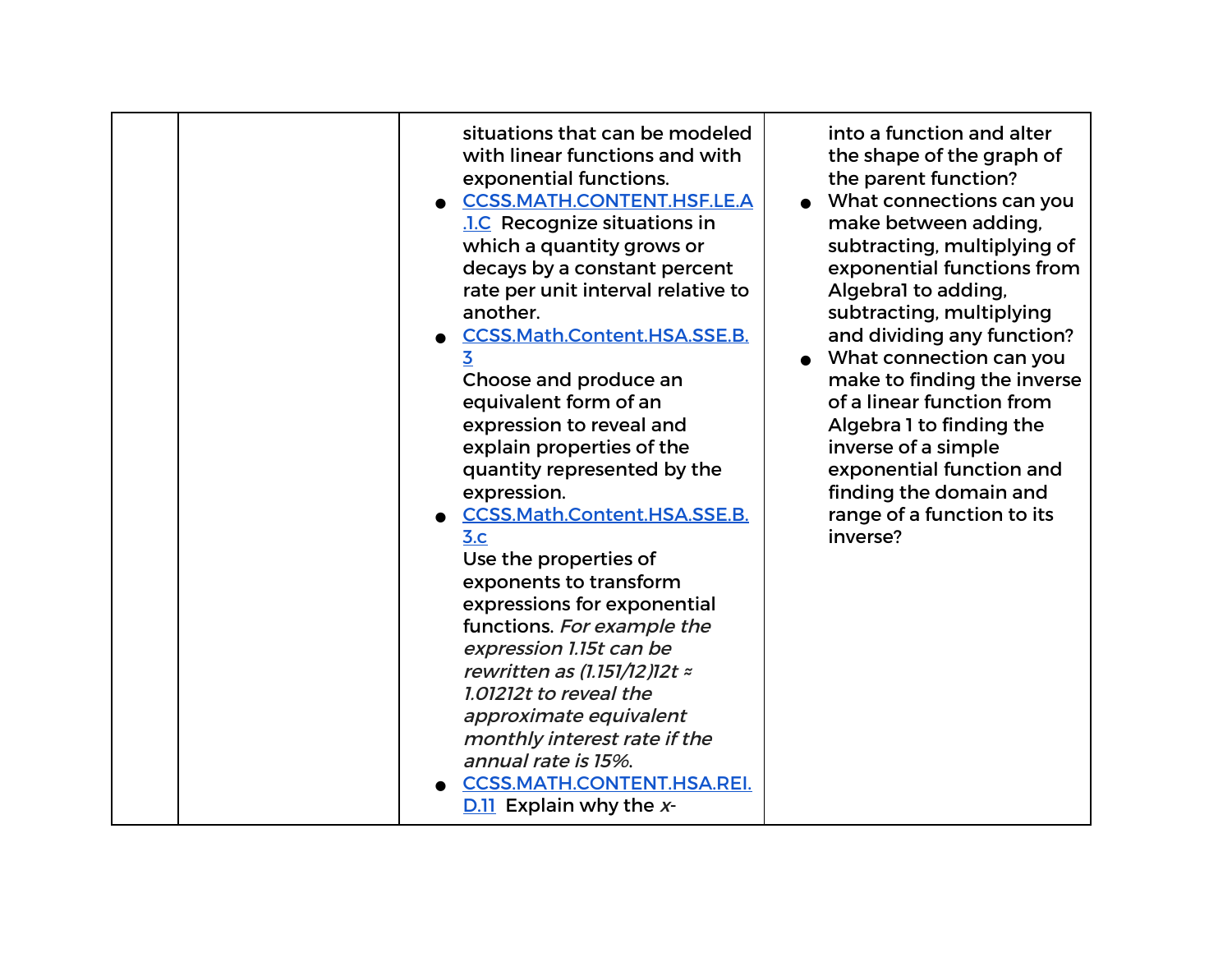|  | coordinates of the points<br>where the graphs of the<br>equations and intersect are<br>the solutions of the equation;<br>find the solutions<br>approximately, e.g., using<br>technology to graph the<br>functions, make tables of<br>values, or find successive<br>approximations. Include cases<br>where and/or are linear,<br>polynomial, rational, absolute<br>value, exponential, and<br>logarithmic functions.*<br><b>CCSS.MATH.CONTENT.HSF.BF.B</b><br>.5 (+) Understand the inverse<br>relationship between<br>exponents and logarithms and<br>use this relationship to solve<br>problems involving logarithms<br>and exponents. |  |
|--|-----------------------------------------------------------------------------------------------------------------------------------------------------------------------------------------------------------------------------------------------------------------------------------------------------------------------------------------------------------------------------------------------------------------------------------------------------------------------------------------------------------------------------------------------------------------------------------------------------------------------------------------|--|
|--|-----------------------------------------------------------------------------------------------------------------------------------------------------------------------------------------------------------------------------------------------------------------------------------------------------------------------------------------------------------------------------------------------------------------------------------------------------------------------------------------------------------------------------------------------------------------------------------------------------------------------------------------|--|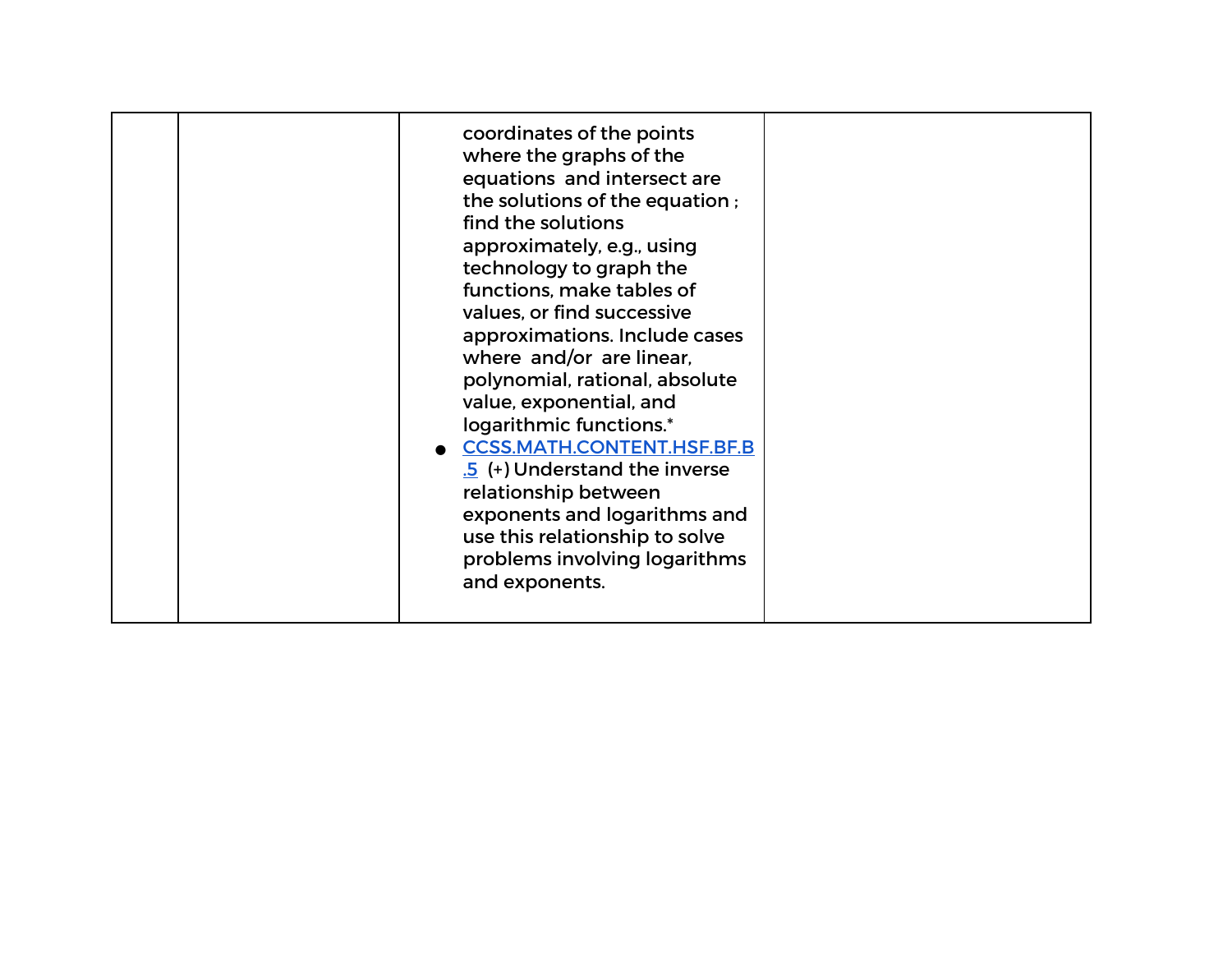| $15-17$<br>Unit 6:<br>Trigonometry | <b>CCSS.Math.Content.HSG.SRT.C.</b><br>6Understand that by similarity,<br>side ratios in right triangles are<br>properties of the angles in the<br>triangle, leading to definitions<br>of trigonometric ratios for<br>acute angles.<br><b>CCSS.Math.Content.HSG.SRT.C.</b><br>8Use trigonometric ratios and<br>the Pythagorean Theorem to<br>solve right triangles in applied<br>problems.*<br>CCSS.Math.Content.HSF.TF.A.1<br>Understand radian measure of<br>an angle as the length of the<br>arc on the unit circle<br>subtended by the angle.<br><b>CCSS.Math.Content.HSF.TF.A.2</b><br>Explain how the unit circle in<br>the coordinate plane enables<br>the extension of trigonometric<br>functions to all real numbers.<br>interpreted as radian measures<br>of angles traversed<br>counterclockwise around the<br>unit circle.<br><b>CCSS.Math.Content.HSF.TF.A.3</b><br>(+) Use special triangles to<br>determine geometrically the<br>values of sine, cosine, tangent<br>for $\pi/3$ , $\pi/4$ and $\pi/6$ , and use | How can angle measures in<br>radians be used to<br>determine the ratio of<br>intercepted arc to radius?<br>• How do you convert<br>degree to radian measure<br>and radian measure to<br>degree?<br>• What connections can you<br>make between special<br>right triangles and<br>evaluating trigonometric<br>functions at any domain<br>value?<br>How do you extend angles<br>beyond sing<br>counterclockwise as the<br>positive direction of<br>rotation?<br>How do you connect<br>contextual situations to<br>appropriate trigonometric<br>functions? |
|------------------------------------|--------------------------------------------------------------------------------------------------------------------------------------------------------------------------------------------------------------------------------------------------------------------------------------------------------------------------------------------------------------------------------------------------------------------------------------------------------------------------------------------------------------------------------------------------------------------------------------------------------------------------------------------------------------------------------------------------------------------------------------------------------------------------------------------------------------------------------------------------------------------------------------------------------------------------------------------------------------------------------------------------------------------------------|--------------------------------------------------------------------------------------------------------------------------------------------------------------------------------------------------------------------------------------------------------------------------------------------------------------------------------------------------------------------------------------------------------------------------------------------------------------------------------------------------------------------------------------------------------|
|------------------------------------|--------------------------------------------------------------------------------------------------------------------------------------------------------------------------------------------------------------------------------------------------------------------------------------------------------------------------------------------------------------------------------------------------------------------------------------------------------------------------------------------------------------------------------------------------------------------------------------------------------------------------------------------------------------------------------------------------------------------------------------------------------------------------------------------------------------------------------------------------------------------------------------------------------------------------------------------------------------------------------------------------------------------------------|--------------------------------------------------------------------------------------------------------------------------------------------------------------------------------------------------------------------------------------------------------------------------------------------------------------------------------------------------------------------------------------------------------------------------------------------------------------------------------------------------------------------------------------------------------|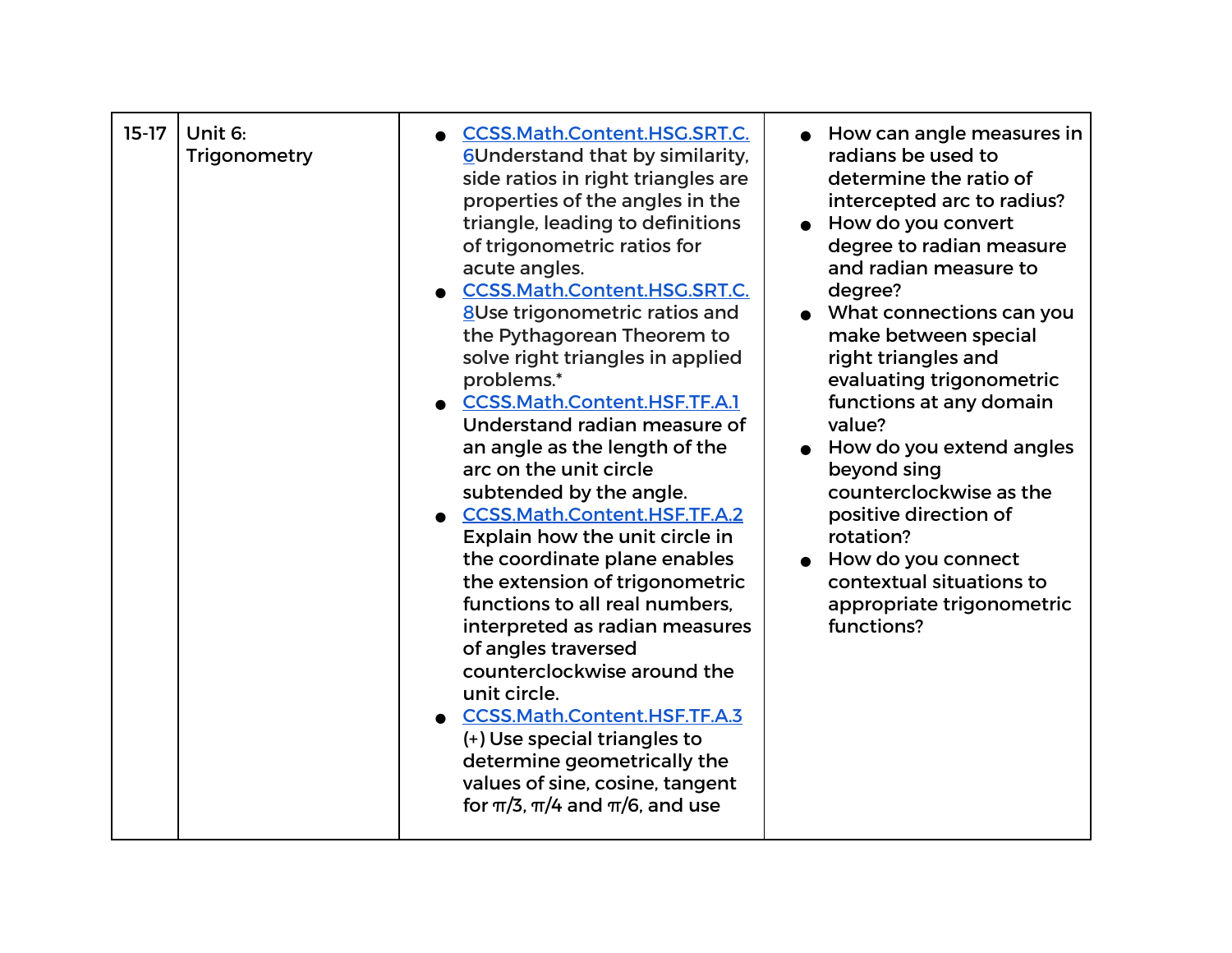| the unit circle to express the<br>values of sine, cosine, and<br>tangent for x, $\pi$ + x, and $2\pi$ - x<br>in terms of their values for $x$ ,<br>where $x$ is any real number<br><b>CCSS.Math.Content.HSF.TF.A.1</b><br>Understand radian measure<br>of an angle as the length of<br>the arc on the unit circle<br>subtended by the angle.<br><b>CCSS.Math.Content.HSF.TF.B.7</b><br>(+) Use inverse functions to<br>solve trigonometric equations<br>that arise in modeling contexts;<br>evaluate the solutions using<br>technology, and interpret them |
|------------------------------------------------------------------------------------------------------------------------------------------------------------------------------------------------------------------------------------------------------------------------------------------------------------------------------------------------------------------------------------------------------------------------------------------------------------------------------------------------------------------------------------------------------------|
| in terms of the context.*<br>CCSS.Math.Content.HSF.TF.C.8<br>Prove the Pythagorean identity<br>and use it to find,, or given, ),<br>or and the quadrant of the<br>angle.<br><b>CCSS.Math.Content.HSF.TF.C.9</b><br>(+) Prove the addition and<br>subtraction formulas for sine.<br>cosine, and tangent and use<br>them to solve problems.<br><b>CCSS.Math.Content.HSF.TF.A.4</b><br>(+) Use the unit circle to explain<br>symmetry (odd and even) and<br>periodicity of trigonometric                                                                      |